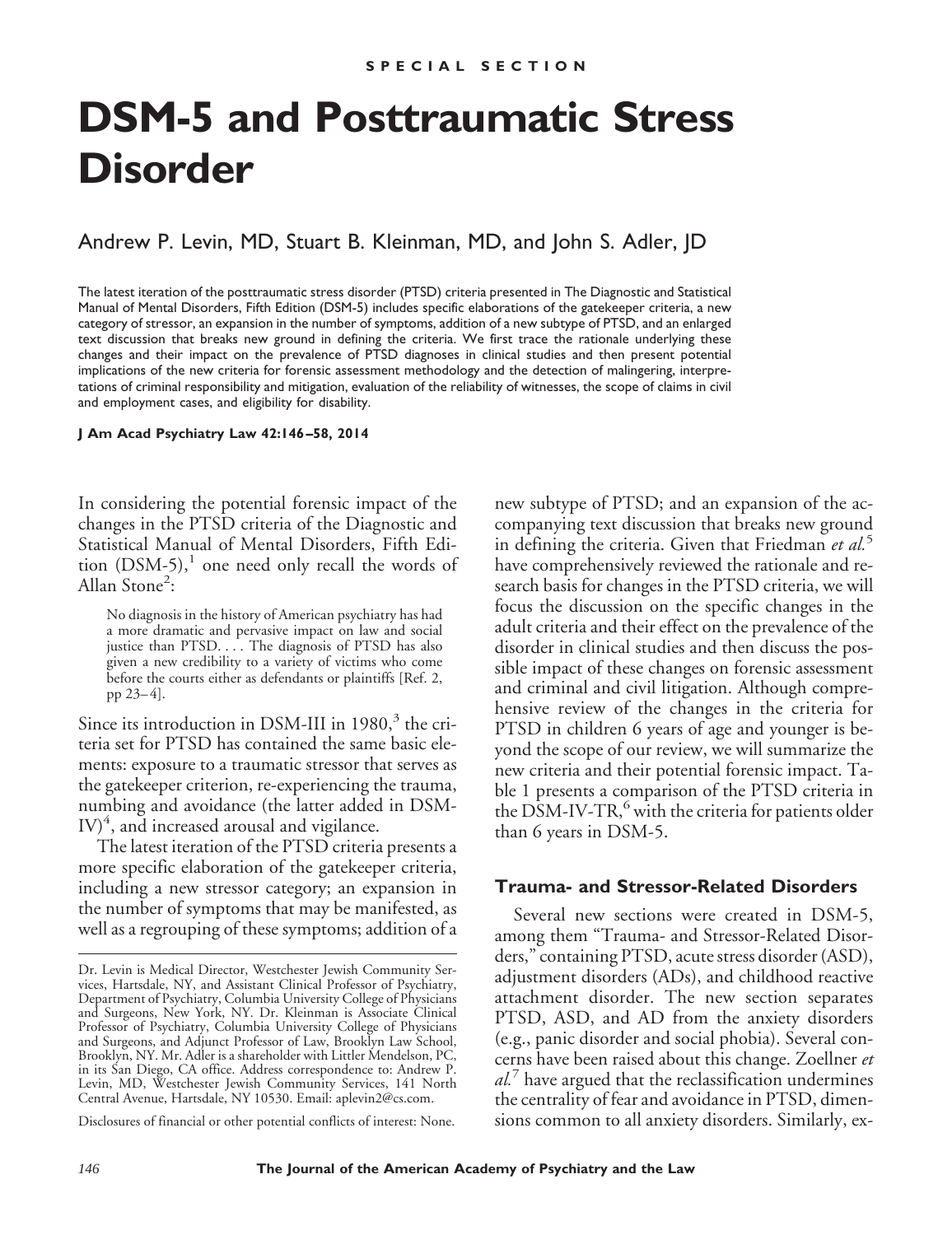#### **Levin, Kleinman, and Adler**

**Table 1** PTSD Criteria in DSM-IV-TR versus DSM-5

|                | <b>DSM-IV TR</b>                                                                                                                                                                                                                             |                | DSM-5                                                                                                                                                                                                                                                                                                                                                                                                                                                                                                                                                                                                                                                                                                                                                                                                                                                  |
|----------------|----------------------------------------------------------------------------------------------------------------------------------------------------------------------------------------------------------------------------------------------|----------------|--------------------------------------------------------------------------------------------------------------------------------------------------------------------------------------------------------------------------------------------------------------------------------------------------------------------------------------------------------------------------------------------------------------------------------------------------------------------------------------------------------------------------------------------------------------------------------------------------------------------------------------------------------------------------------------------------------------------------------------------------------------------------------------------------------------------------------------------------------|
| A1             | The person experienced, witnessed, or was confronted<br>with an event that involved actual or threatened<br>death or serious injury or a threat to the physical<br>integrity of self or others.                                              | A1             | Exposure to actual or threatened death, serious injury, or sexual violence<br>in one (or more) of the following ways:<br>1. Directly experiencing the traumatic event(s).<br>2. Witnessing, in person, the event(s) as it occurred to others.<br>3. Learning that the traumatic event(s) occurred to a close family<br>member or close friend. In cases of actual or threatened death of a<br>family member or friend, the event(s) must have been violent or<br>accidental.<br>4. Experiencing repeated or extreme exposure to aversive details of the<br>traumatic event(s) (e.g., first responders collecting human remains;<br>police officers repeatedly exposed to details of child abuse).<br>Note: Criterion A4 does not apply to exposure through electronic media,<br>television, movies, or pictures, unless this exposure is work related. |
| A2             | The person's response involved intense fear,<br>helplessness, or horror.                                                                                                                                                                     | A2             | Eliminated                                                                                                                                                                                                                                                                                                                                                                                                                                                                                                                                                                                                                                                                                                                                                                                                                                             |
| B              | The traumatic event is persistently reexperienced in<br>one (or more) of the following ways:                                                                                                                                                 | Β              | Presence of one (or more) of the following intrusion symptoms<br>associated with the traumatic event(s), beginning after the traumatic<br>event(s) occurred:                                                                                                                                                                                                                                                                                                                                                                                                                                                                                                                                                                                                                                                                                           |
| <b>B1</b>      | Recurrent and intrusive distressing recollections of the<br>event, including images, thoughts, or perceptions.                                                                                                                               | Β1             | Recurrent, involuntary, and intrusive distressing memories of the<br>traumatic event(s).                                                                                                                                                                                                                                                                                                                                                                                                                                                                                                                                                                                                                                                                                                                                                               |
| B <sub>2</sub> | Recurrent distressing dreams of the event.                                                                                                                                                                                                   | B <sub>2</sub> | Recurrent distressing dreams in which the content and/or affect of the<br>dream are related to the traumatic event(s).                                                                                                                                                                                                                                                                                                                                                                                                                                                                                                                                                                                                                                                                                                                                 |
| B3             | Acting or feeling as though the event were recurring<br>(includes a sense of reliving the experience,<br>illusions, hallucinations, and dissociative flashback<br>episodes, including those that occur on awakening<br>or when intoxicated). | B <sub>3</sub> | Dissociative reactions (e.g., flashbacks) in which the individual feels or<br>acts as if the traumatic event(s) were recurring. (Such reactions may<br>occur on a continuum, with the most extreme expression being a<br>complete loss of awareness of present surroundings.)                                                                                                                                                                                                                                                                                                                                                                                                                                                                                                                                                                          |
| B4             | Intense psychological distress at exposure to internal<br>or external cues that symbolize or resemble an<br>aspect of the traumatic event.                                                                                                   | B4             | Intense or prolonged psychological distress at exposure to internal or<br>external cues that symbolize or resemble an aspect of the traumatic<br>$event(s)$ .                                                                                                                                                                                                                                                                                                                                                                                                                                                                                                                                                                                                                                                                                          |
| B5             | Physiologic reactivity on exposure to internal or<br>external cues that symbolize or resemble an aspect<br>of the traumatic event.                                                                                                           | B5             | Marked physiological reactions to internal or external cues that<br>symbolize or resemble an aspect of the traumatic event(s).                                                                                                                                                                                                                                                                                                                                                                                                                                                                                                                                                                                                                                                                                                                         |
| C              | Persistent avoidance of stimuli associated with the<br>trauma and numbing of general responsiveness (not<br>present before the trauma) as indicated by three (or<br>more) of the following:                                                  | C              | Persistent avoidance of stimuli associated with the traumatic event(s),<br>beginning after the traumatic event(s) occurred, as evidenced by one<br>or both of the following:                                                                                                                                                                                                                                                                                                                                                                                                                                                                                                                                                                                                                                                                           |
| C <sub>1</sub> | Efforts to avoid thoughts, feelings, or conversations<br>associated with the trauma.                                                                                                                                                         | C <sub>1</sub> | Avoidance of or efforts to avoid distressing memories, thoughts, or<br>feelings about or closely associated with the traumatic event(s).                                                                                                                                                                                                                                                                                                                                                                                                                                                                                                                                                                                                                                                                                                               |
| C <sub>2</sub> | Efforts to avoid activities, places, or people that arouse<br>recollections of the trauma.                                                                                                                                                   | C <sub>2</sub> | Avoidance of or efforts to avoid external reminders (people, places,<br>conversations, activities, objects, situations) that arouse distressing<br>memories, thoughts, or feelings about or closely associated with the<br>traumatic event(s).                                                                                                                                                                                                                                                                                                                                                                                                                                                                                                                                                                                                         |
|                |                                                                                                                                                                                                                                              | D              | Negative alterations in cognitions and mood that are associated with the<br>traumatic event(s), beginning or worsening after the traumatic event(s)<br>occurred, as evidenced by two or more of the following:                                                                                                                                                                                                                                                                                                                                                                                                                                                                                                                                                                                                                                         |
| C <sub>3</sub> | Inability to recall an important aspect of the trauma.                                                                                                                                                                                       | D1             | Inability to remember an important aspect of the traumatic event(s)<br>(typically due to dissociative amnesia and not to other factors such as<br>head injury, alcohol, or drugs).                                                                                                                                                                                                                                                                                                                                                                                                                                                                                                                                                                                                                                                                     |
| C7             | Sense of foreshortened future (e.g., does not expect to<br>have a career, marriage, children, or a normal life<br>span).                                                                                                                     | D <sub>2</sub> | Persistent and exaggerated negative beliefs or expectations about oneself,<br>others, or the world (e.g., "I am bad," "No one can be trusted," "The<br>world is completely dangerous," "My whole nervous system is<br>permanently ruined").                                                                                                                                                                                                                                                                                                                                                                                                                                                                                                                                                                                                            |
|                |                                                                                                                                                                                                                                              | D3             | Persistent distorted cognitions about the cause or consequence of the<br>traumatic event(s) that lead the individual to blame himself/herself or<br>others.                                                                                                                                                                                                                                                                                                                                                                                                                                                                                                                                                                                                                                                                                            |
|                |                                                                                                                                                                                                                                              | D4             | Persistent negative emotional state (e.g., fear, horror, anger, guilt, or<br>shame).                                                                                                                                                                                                                                                                                                                                                                                                                                                                                                                                                                                                                                                                                                                                                                   |
| C <sub>4</sub> | Markedly diminished interest or participation in<br>significant activities.                                                                                                                                                                  | D5             | Markedly diminished interest or participation in significant activities.                                                                                                                                                                                                                                                                                                                                                                                                                                                                                                                                                                                                                                                                                                                                                                               |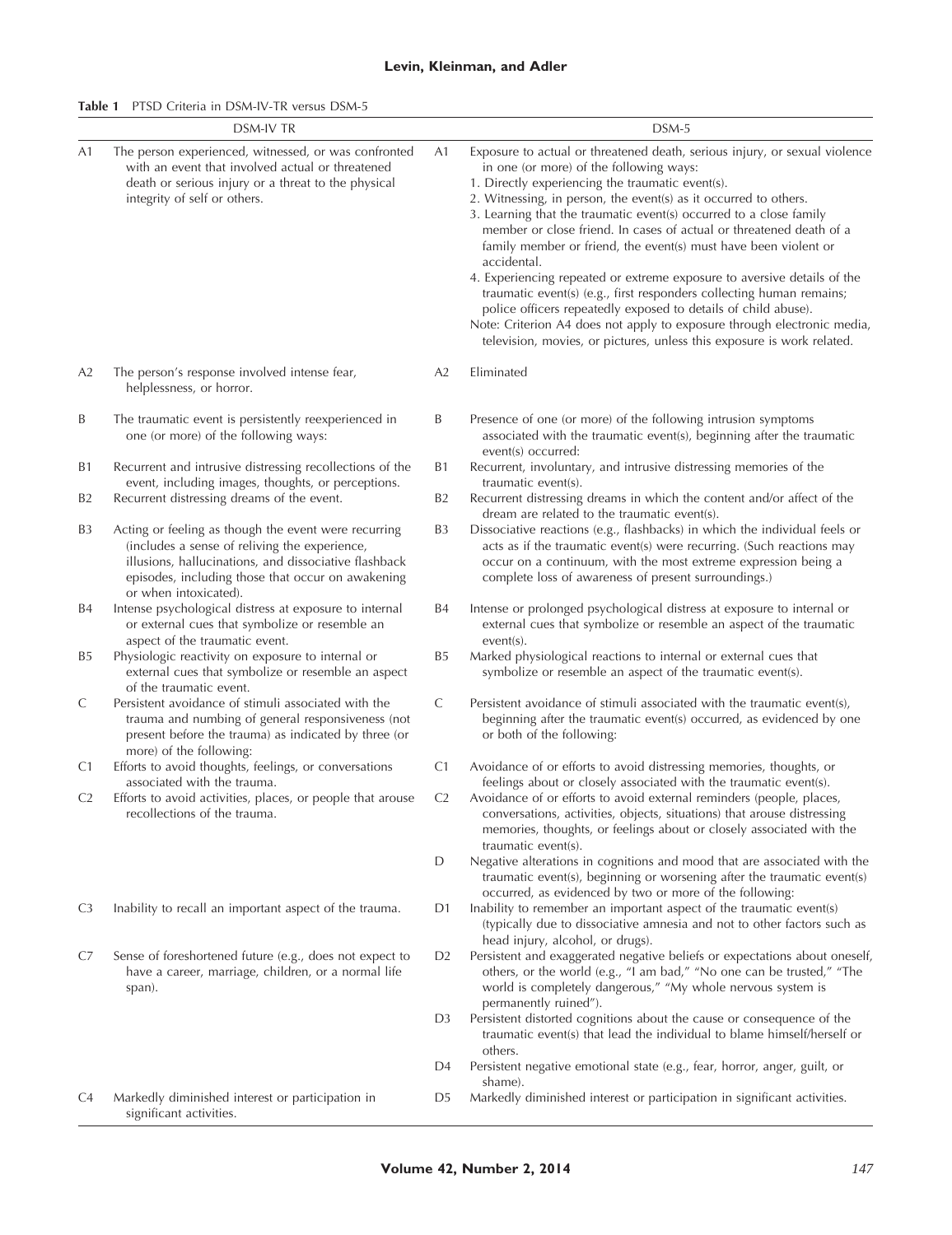#### **DSM-5 and Posttraumatic Stress Disorder**

#### **Table 1** (Continued)

| <b>DSM-IV TR</b> |                                                                                                                                 |                | DSM-5                                                                                                                                                                                                    |
|------------------|---------------------------------------------------------------------------------------------------------------------------------|----------------|----------------------------------------------------------------------------------------------------------------------------------------------------------------------------------------------------------|
| C <sub>5</sub>   | Feeling of detachment or estrangement from others.                                                                              | D <sub>6</sub> | Feeling of detachment or estrangement from others.                                                                                                                                                       |
| C <sub>6</sub>   | Restricted range of affect (e.g., unable to have loving<br>feelings).                                                           | D7             | Persistent inability to experience positive emotions (e.g., inability to<br>experience happiness, satisfaction, or loving feelings).                                                                     |
| D                | Persistent symptoms of increased arousal (not present<br>before the trauma), as indicated by two (or more) of<br>the following: | E.             | Marked alterations in arousal and reactivity associated with the traumatic<br>event(s), beginning or worsening after the traumatic event(s) occurred,<br>as evidenced by two (or more) of the following: |
| D <sub>2</sub>   | Irritability or outbursts of anger.                                                                                             | E1             | Irritable behavior and angry outbursts (with little or no provocation)<br>typically expressed as verbal or physical aggression toward people or<br>objects.                                              |
|                  |                                                                                                                                 | F <sub>2</sub> | Reckless or self-destructive behavior.                                                                                                                                                                   |
| D <sub>4</sub>   | Hypervigilance.                                                                                                                 | E <sub>3</sub> | Hypervigilance.                                                                                                                                                                                          |
| D <sub>5</sub>   | Exaggerated startle response.                                                                                                   | E4             | Exaggerated startle response.                                                                                                                                                                            |
| D <sub>3</sub>   | Difficulty concentrating.                                                                                                       | E <sub>5</sub> | Problems with concentration.                                                                                                                                                                             |
| D <sub>1</sub>   | Difficulty falling or staying asleep.                                                                                           | E <sub>6</sub> | Sleep disturbance (e.g., difficulty falling or staying asleep or restless<br>sleep).                                                                                                                     |
| E                | Duration of the disturbance is at least one month:<br>Acute-when the duration of symptoms is less than                          | F              | Duration of the disturbance (criteria B, C, D, and E) is more than 1<br>month.                                                                                                                           |
|                  | three months.                                                                                                                   |                | "Acute" and "chronic" eliminated.                                                                                                                                                                        |
|                  | Chronic–when symptoms last three months or more.                                                                                |                |                                                                                                                                                                                                          |
| F                | Requires significant distress or functional impairment.                                                                         | G              | The disturbance causes clinically significant distress or impairment in<br>social, occupational, or other important areas of functioning.                                                                |
|                  |                                                                                                                                 | Н              | The disturbance is not attributable to the physiological effects of a<br>substance (e.g., medication, alcohol) or another medical condition.                                                             |
|                  | Specifiers:                                                                                                                     |                | With dissociative symptoms (with either depersonalization or<br>derealization).                                                                                                                          |
|                  | With delayed onset: if onset of symptoms is at least<br>six months after the stressor.                                          |                | With delayed expression: if the full diagnostic criteria are not met until<br>at least 6 months after the event (although the onset and expression of<br>some symptoms may be immediate).                |

posure-based treatments, effective in PTSD and other anxiety disorders, involve a common methodology intended to reduce fear, avoidance, and arousal symptoms.<sup>8</sup> Finally, available data indicate that trauma does not invariably cause PTSD and, in fact, can precipitate a wide range of affective, anxiety, and behavioral symptoms.<sup>9</sup>

Complicating this emphasis on the primacy of a traumatic event, predisposing and postevent factors play a significant role in the development of  $PTSD$ ,  $^{10}$ a fact noted in the text accompanying the revised PTSD criteria. Despite these objections, Friedman *et al.* opined, "There is a useful distinction between those disorders that are precipitated (directly dependent upon) by a traumatic stressor and those that may be exacerbated by one." They went on to state, "Perhaps the most important argument for the exclusivity of a trauma/stress grouping is that stress is necessary, even if not sufficient for the outbreak of the disorder" (Ref. 11, p 741). They also justify the inclusion of the new trauma section because (at the time of their review in 2011) a similar section, "Reaction to Severe Stress and Adjustment Disorders," was already included in the World Health Organiza-

tion's 10th edition of the International Classification of Diseases  $(ICD-10).<sup>12</sup>$  Apart from the scientific controversy as to the appropriateness of separating these conditions from anxiety disorders, the reader wonders if this formulation is simply a tautology or, as Friedman *et al.*<sup>11</sup> explain, a genuine attempt to create a diagnostic grouping with a known etiology in a manual that is otherwise largely phenomenological.

#### **Criterion A: the Gatekeeper**

The definition of a qualifying stressor, the socalled gatekeeper criterion, has the greatest impact on the prevalence of PTSD. The two central questions for Criterion A are first, must the stressor involve a life-threatening or serious injury (A1 in DSM-IV-TR)? Second, must exposure to this event be direct, such as experiencing or witnessing, or are indirect exposures, such as being confronted with or learning about, sufficiently intense to justify labeling them traumatic stressors?

Regarding the first question, there is no bright line separating trauma that produces PTSD from trauma that does not. Some research suggests that events that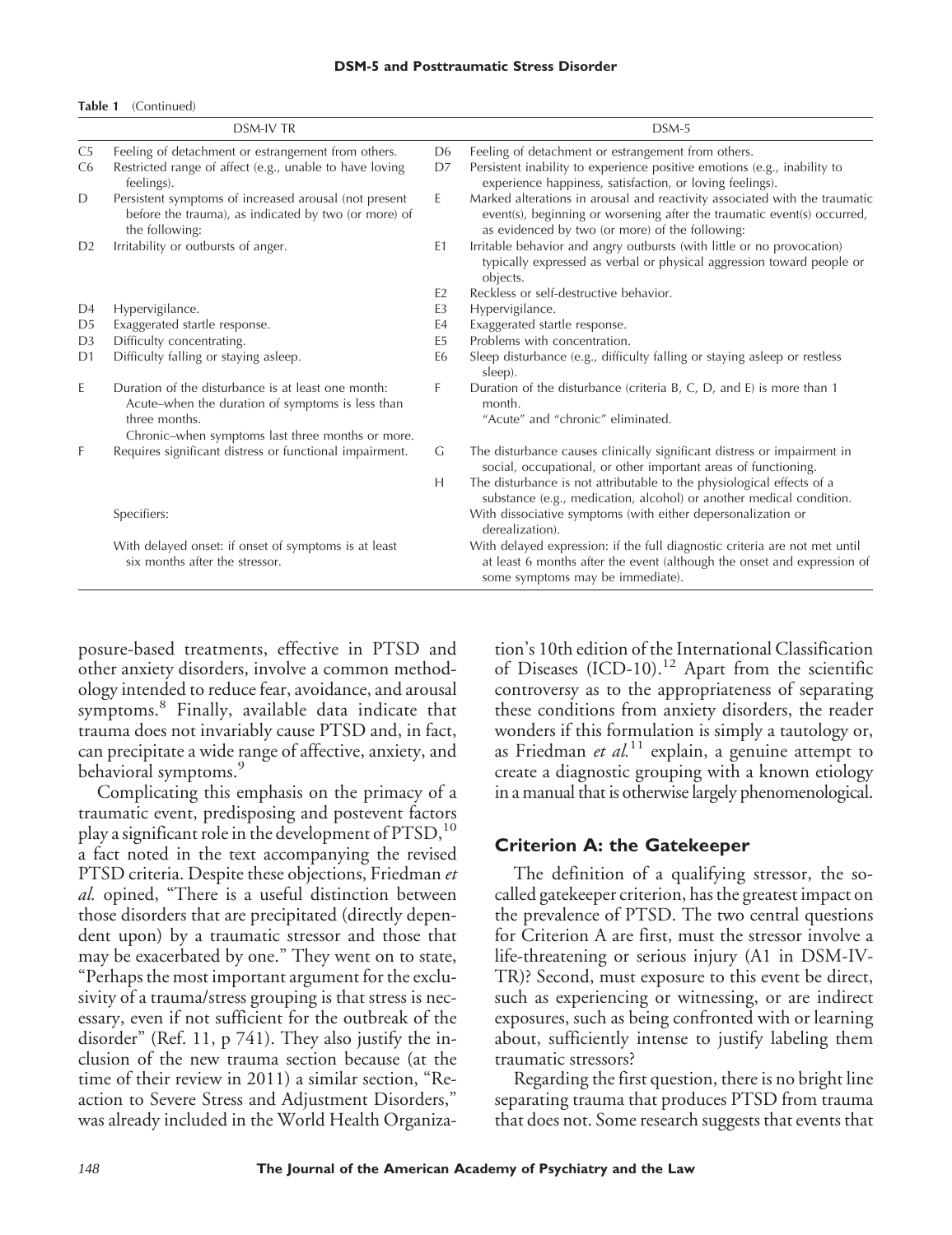are not life threatening, such as serious conflicts in a relationship, loss of a job, separation, and serious financial stress may be as likely to cause symptoms of PTSD as those that involve serious threat to bodily integrity.<sup>13</sup> Despite these findings, the DSM-5 Anxiety, Obsessive-Compulsive Spectrum, Posttraumatic, and Dissociative Disorders Work Group felt that the weight of the research indicated that, in most cases, PTSD does not develop unless the individual is exposed to events that are "intensely stressful," constituting "watershed events" in the life of the patient (Ref. 5, p 754).

As to the specific definition of an intensely stressful event, DSM-5 retains the prior description of "threatened death, serious injury" and adds "sexual violence." Whereas the text in DSM-IV-TR limits the description of sexual trauma to "sexual assault" (Ref. 6, p 463), DSM-5 presents a wide-ranging set of examples of sexual violence ("e.g., forced sexual penetration, alcohol/drug-facilitated sexual penetration, abusive sexual contact, noncontact sexual abuse, sexual trafficking") (Ref. 1, p 274). The Manual does not provide further detail to operationalize "abusive sexual contact" or "noncontact sexual abuse." Further, examples of traumatic events provided in the text (i.e., "being kidnapped, being taken hostage, terrorist attack, torture . . . ") (Ref. 1, p 274) stand in contrast to the formulation of sexual violence, complicating efforts to define an intensely stressful or watershed event clearly.

Despite this increased range of qualifying events, the DSM-5 authors cite the earlier formulation by the DSM-IV-TR Work Group that elimination of A1 (threats to life or severe injury) could lead to "widespread and frivolous use" of the PTSD concept (Ref. 5, p 754). This caveat suggests that the decision to retain A1 was based on both scientific arguments and a desire to protect the integrity of the diagnosis, possibly with an eye toward the use of the diagnosis in forensic settings. Nevertheless, the inclusion of the vague term noncontact sexual abuse may, in fact, threaten the integrity of PTSD.

Regarding direct versus indirect exposure to the stressor, available research indicates that direct exposures predict more serious symptoms.<sup>13</sup> DSM-5 maintains the primacy of direct exposure, listing both "directly experienced" (A1) or "witnessed" (A2). That said, a growing body of research indicates that indirect exposure, such as learning about homicide; physical or sexual assault; or traumatic death in combat, disaster, or terrorism occurring to a loved one can precipitate PTSD symptoms.<sup>5</sup> As a result, in DSM-5, "learning" was moved from its prior position in the text of DSM-IV-TR (Ref. 6, p 463) into the criteria set as A3, substituting it for the phrase "confronted with" which was part of DSM-IV-TR A1.

During the development of DSM-5, McNally<sup>14</sup> argued that the addition of indirect exposures to DSM-IV creates a bracket creep, expanding those eligible for the diagnosis. In fact, Breslau and Kessler<sup>15</sup> demonstrated that the addition of indirect exposures to DSM-IV resulted in a 59 percent increase in traumatic events over DSM III and that the added events were responsible for 38 percent of PTSD diagnoses. In contrast, a later study found a lower prevalence of PTSD diagnoses when the DSM-IV criteria were applied, compared with those in DSM-III, despite the inclusion of indirect exposures.<sup>16</sup> The authors attributed this reduced prevalence to the requirement in DSM-IV (not present in DSM-III) that symptoms cause "significant distress or impairment" (Criterion F) (Ref. 4, p 428). These conflicting findings and the critique of the inclusion of indirect stressors informed the decision to narrow the indirect exposure definition in DSM-5 A3 to "an actual or threatened death of a family member or friend." Calhoun *et al.*<sup>17</sup> found that this change had the intended effect, causing a six to seven percent decrease in the rate of PTSD diagnoses when indirect exposures were limited to violent or accidental death or injury of another person.

The DSM-5 Work Group took the additional step of expanding indirect exposures by adding A4: "repeated or extreme exposure to aversive details of the traumatic event(s)." The examples provided include first responders who must collect human remains and police officers who are repeatedly exposed to details of child abuse. Of note, A4 receives no further explication in the "Diagnostic Features" section. Instead, the "Prevalence" section contains an oblique reference to A4, stating, "Rates of PTSD are higher among veterans and others whose vocation increases the risk of traumatic exposure (e.g., police, firefighters, emergency personnel)" (Ref. 1, p 276). Although it is not made entirely clear in this spare discussion, this criterion suggests that therapists and social service workers,<sup>18</sup> as well as legal professionals, such as public defenders,<sup>19</sup> prosecutors,<sup>20</sup> and judges,<sup>21</sup> who regularly encounter crime scene details of homicide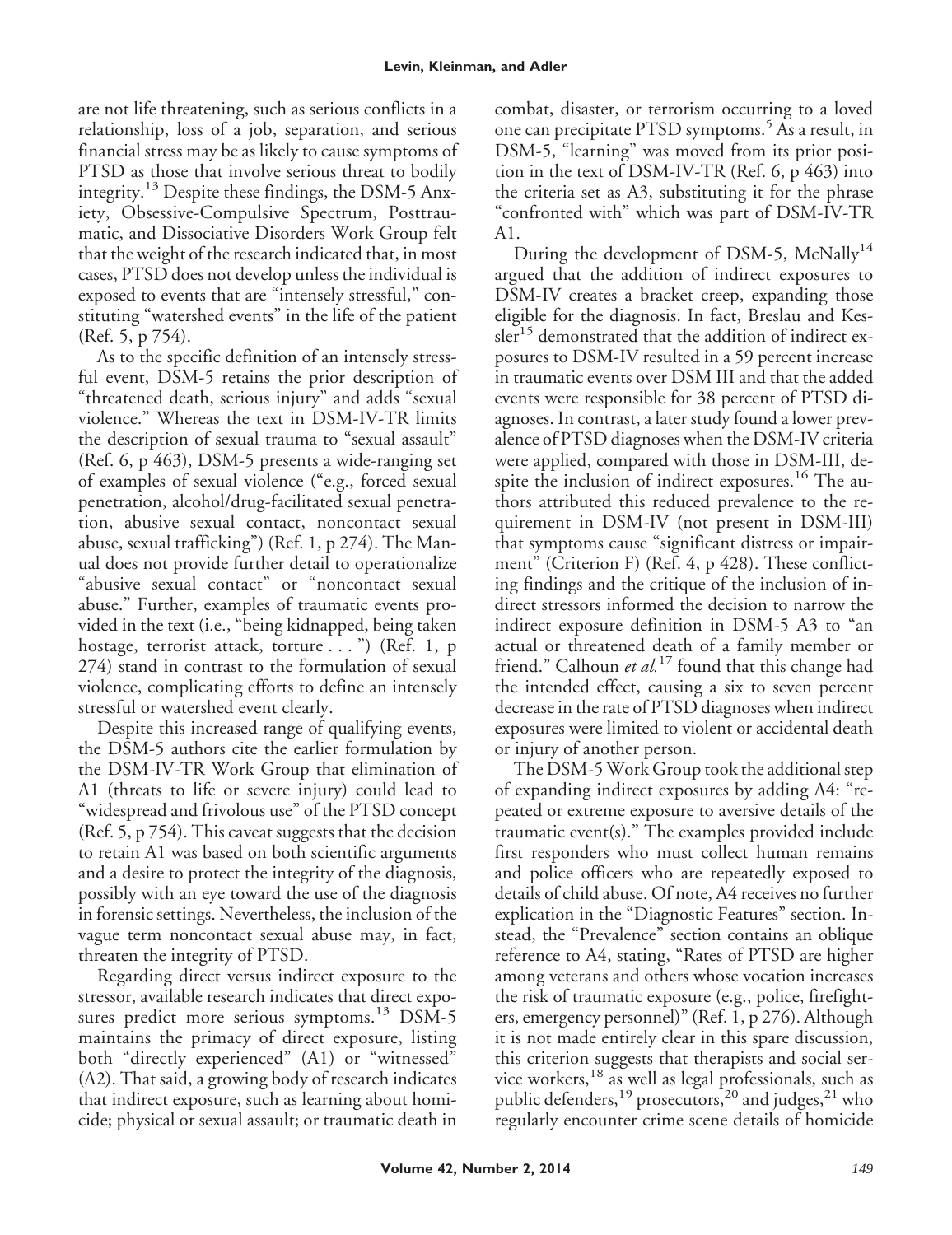and domestic violence, could develop PTSD. Previously, these responses have been labeled "secondary traumatic stress" (Ref. 22, p 2) or "vicarious trauma" (Ref. 23, p 558), as distinct from PTSD. No data are yet available that assess the impact of the addition of A4 on the prevalence of PTSD.

The elimination of A2 in DSM-IV-TR requiring that the exposure precipitate "fear, helplessness or horror" (Ref. 4, p 428) was based on its lack of predictive value for the development of symptoms of PTSD and studies that indicated that its elimination did not increase prevalence.5,24 In addition, the DSM-5 Work Group was inclined to eliminate A2 because "trained military personnel may not experience fear, helplessness, or horror during or immediately following a trauma" (Ref. 5, p 756), and victims who experience mild traumatic brain injury (TBI) may be unaware of their response at the time of the stressor, yet still develop PTSD symptoms (explicated in a specific text section on TBI, Ref. 1, p 280). Further, the authors felt that both trauma-induced dissociation and current mood state may bias recall of responses at the time of the trauma.<sup>5</sup>

## **Symptom Clusters**

Once individuals are deemed to have experienced a qualifying stressor, they must demonstrate a series of symptoms from four different clusters. Criterion B, re-experiencing of the traumatic event, although relatively unchanged in DSM-5, contains several potentially important alterations in wording. B1 no longer includes images or thoughts of the event, a change based on the authors' conclusion that these have a reflective quality, whereas the intrusive, involuntary memories of PTSD are more sensory and immediate.<sup>5</sup> This subtle difference may decrease the prevalence of this symptom. Dreams about the event may now be related to the affect associated with the trauma as well as the details of the event (B2), a change in keeping with the observation by Resnick<sup>25</sup> that recurrent dreams with unvarying content are uncommon and may be an indicator of malingering.

B3 clarifies that dissociative flashbacks can include the "loss of awareness" of present surroundings. According to the text, which is unchanged from DSM-IV-TR, these dissociative states could "last from a few seconds to several hours or even days" (Ref. 1, p 275). The addition of the "loss of awareness" to the criteria, even though DSM-IV-TR contains a similar description in the text, reinforces the notion that those who have PTSD may, at times, be out of touch with reality. B4 and B5, emotional and physiological responses to cues, are unchanged, despite disagreement regarding their specificity for PTSD.<sup>5</sup> Friedman *et al.*<sup>5</sup> argued that these symptoms may be present in individuals with no memory of the event (such as those with TBI), suggesting that these cued responses are outside of awareness.

In consideration of evidence indicating that PTSD symptom clusters sort into four factors (reexperiencing, avoidance, numbing, and hyperarousal) rather than three,<sup>26</sup> in DSM-5, avoidance and numbing were placed into separate categories, whereas in DSM-IV-TR they were both contained in Criterion C. Individuals must demonstrate at least one avoidance symptom, whereas previously they could fulfill Criterion C with only numbing symptoms (i.e., C4 –C7 in DSM-IV-TR). (Ref. 6, p 468). This more stringent requirement apparently has little impact on prevalence, lowering the incidence of PTSD by only one to two percent. $27$ 

Whereas the avoidance criteria themselves are unchanged, the numbing cluster (Criterion D) has been reworked to include negative alterations in cognitions and mood (D2–D4) in addition to numbing and inability to recall aspects of the event, criteria already contained in DSM-IV-TR (C4 –C6) (Ref. 6, p 468). These additions expand the DSM-IV-TR C7 (foreshortened future) to include negative beliefs about oneself, others, and the world; self blame regarding the event; and a pervasive negative emotional state including "fear, horror, anger, guilt, or shame" (D4).

The hyperarousal criteria, now listed in Criterion E, include all of the symptoms that appeared in DSM-IV-TR and the notable additions of "reckless or self-destructive behavior" (E2) and "verbal or physical aggression" (E1). The text states, "Reckless behavior may lead to accidental injury to self or others, thrill seeking, or high risk behaviors" (Ref. 1, p 277). Recent research indicates that PTSD correlates with an increase in reckless and self-destructive behavior in adolescents,<sup>28</sup> in dangerous driving,<sup>29</sup> and in risky sexual behavior in adult survivors of child abuse.<sup>30</sup> Similarly, available data indicate an increase in aggressive behavior in veterans<sup>31</sup> and civilians<sup>32</sup> with PTSD. Calhoun *et al.*<sup>17</sup> reported aggressive behavior in 58 percent and recklessness in 17 percent of their sample of 185 adults, a third of whom were veterans. In addition to these new hyperarousal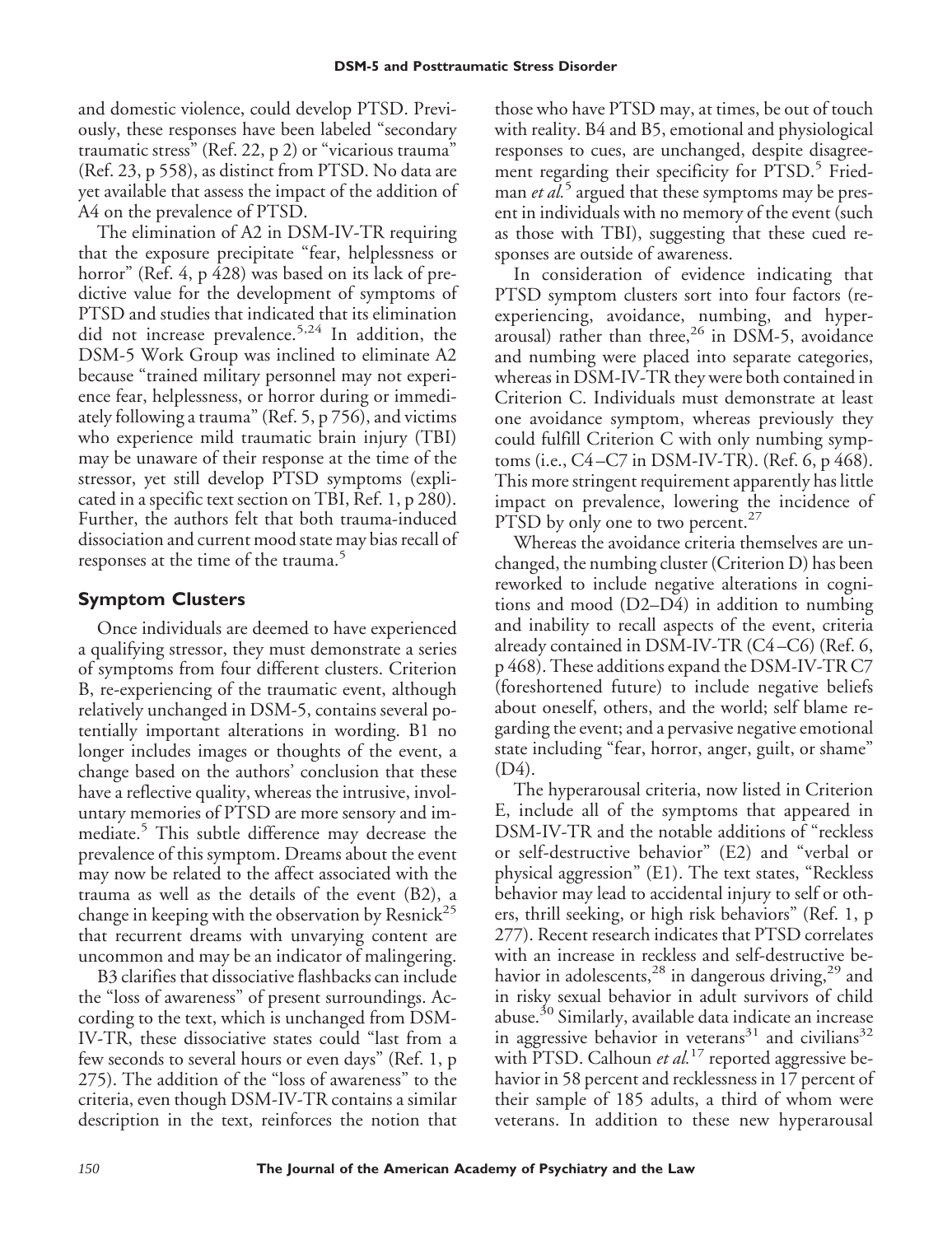symptoms, the text in DSM-5 explicating hypervigilance states, "PTSD is often characterized by a heightened sensitivity to potential threats, including those related to the traumatic experience..." (Ref. 1, p 275). The association between PTSD and violence is, nevertheless, complex. Koffel *et al.*<sup>33</sup> reported that although anger has a higher correlation  $(r = 0.5)$  with PTSD than depression  $(r = 0.27)$  and substance abuse ( $r = 0.31$ ) have, aggressive behavior correlates equally with PTSD  $(r = 0.27)$  and substance abuse ( $r = 0.32$ ). They concluded that aggression is not unique to PTSD.

Following the release of DSM-5, Kilpatrick *et al.*<sup>34</sup> reported a study of 2,953 subjects recruited from an active panel of adults participating in an online sampling program (i.e., a nonclinical sample). The subjects responded to questions that covered both DSM-IV and DSM-5 trauma and symptom criteria. The survey revealed that 89.7 percent of the subjects experienced an event that met the DSM-5 Criterion A compared with 93.7 percent who met Criterion A in DSM-IV. This difference largely derived from exclusion of nonviolent death or injury to a loved one in DSM-5. Lifetime prevalence of DSM-5 PTSD was significantly lower than that in DSM-IV (9.4% vs. 10.6%). The two most important factors contributing to this difference were first, as expected, elimination of indirect exposure to the nonviolent death of a loved one (60% of the discrepant cases) and, second, failure to have at least one avoidance symptom as required under DSM-5 Criterion C (37% of the discrepant cases). Thus, the more stringent DSM-5 Criterion A requirement for indirect exposures and the creation of a separate criterion for avoidance symptoms have a small but measurable impact on PTSD prevalence.

# **Specifiers**

DSM-5 adds a new subtype, "with dissociative symptoms" (Ref. 1, p 272) in which the individual recurrently experiences depersonalization and/or derealization. This new classification derives from studies indicating the presence of the dissociative symptoms in  $\text{PTSD},^{35,36}$  as well as indications that dissociative symptoms confer a worse prognosis and complicate exposure treatments.37,38 This addition strengthens the recognition of dissociation in PTSD and highlights findings that a subset of patients with PTSD may not respond as well to treatment.

Whereas DSM-5 eliminates the acute and chronic specifiers because they lack scientific support, the somewhat controversial delayed-onset specifier is maintained. In DSM-IV-TR, that specifier was indicated when "at least six months have passed between the traumatic event and the onset of symptoms" (Ref. 6, p 465), a description that implies that the individual may not have experienced any symptoms until six months after the event. A 2007 review of the literature indicated that absence of any symptoms before six months is quite rare, whereas the typical pattern is the appearance of some symptoms before the full criteria are manifested.<sup>39</sup> These findings are reflected in the DSM-5 text language indicating that "some symptoms typically appear immediately and that the delay is in meeting full criteria" (Ref. 1, p 276). Despite this, DSM-5 has left the door open for diagnosis of PTSD six months after the event in the absence of any prior symptoms.

# **Text Discussion**

The DSM-5 text discussion contains many of the same elements present in the text in DSM-IV-TR, with some notable additions. In the "Prevalence" section, DSM-5 introduces the term subthreshold presentations, a terminology not mentioned in prior manuals. The authors observe that these presentations are more common in later life and "are associated with substantial clinical impairment" (Ref. 1, p 276). Friedman et al.<sup>5</sup> explain in their paper discussing the rationale for the new criteria that because the evidence for partial/subthreshold PTSD presentations is inconclusive, the term is not used as a specifier. Notably, Strain and Friedman<sup>40</sup> recommended an ASD/PTSD subtype for adjustment disorders to fill this gap, but this proposal was also rejected because the work group felt that the unmodified AD label was sufficient (Strain J, personal communication, September 2013).

The new section, "Risk and Prognostic Factors," expands on the brief discussion of these topics in the DSM-IV-TR text. This more detailed enumeration of the pre-, peri-, and posttrauma factors that increase risk (or confer protection) is a welcome attempt to elucidate the finding that only a minority of trauma victims develop PTSD.<sup>41</sup>

Regarding the course of PTSD, the DSM-5 text summarizes available evidence stating that symptoms vary over time, with "recurrence and intensification . . . in response to reminders of the original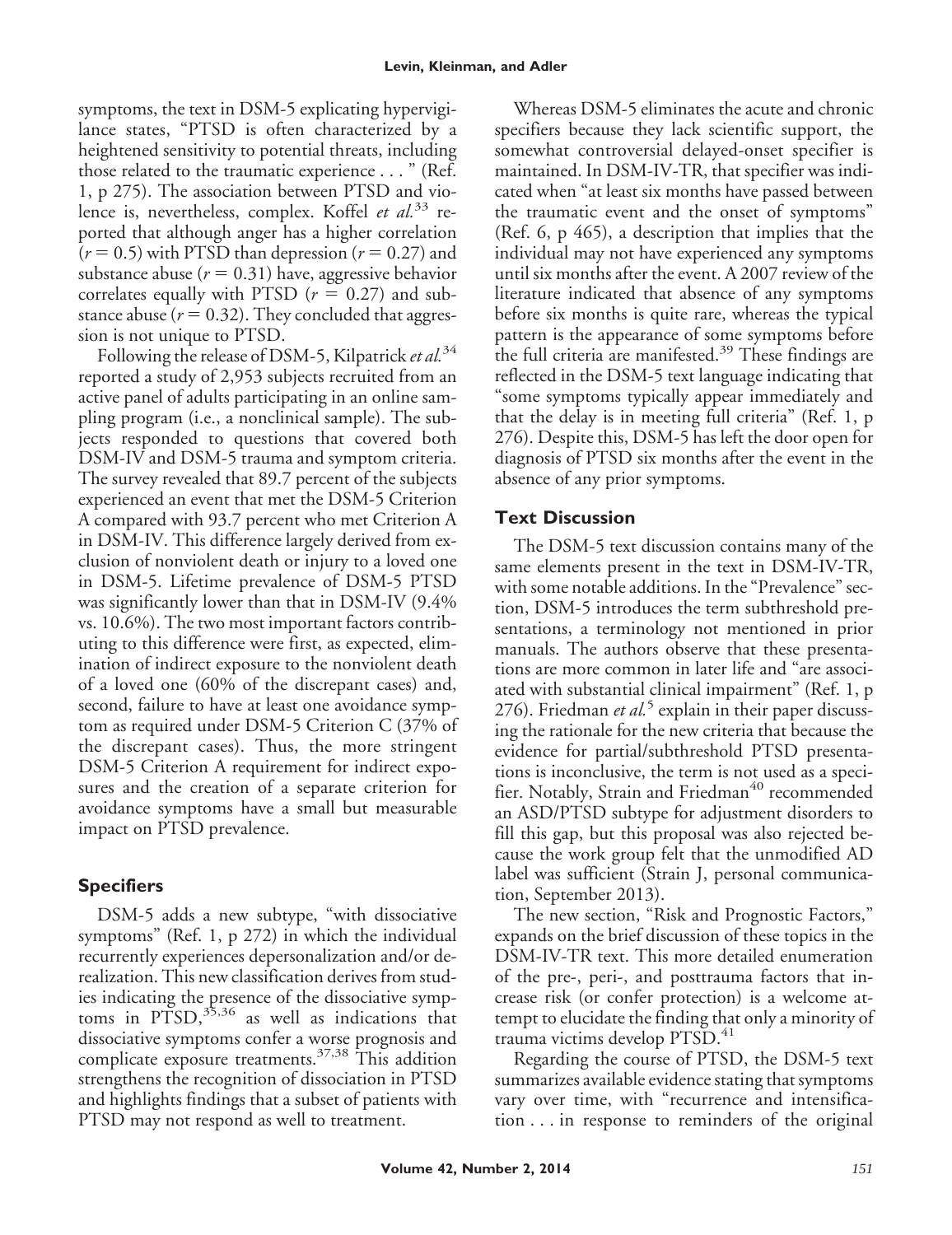trauma, ongoing life stressors, or newly experienced traumatic events" (Ref. 1, p 277). This point is similar to the DSM-IV-TR discussion of PTSD's course, but DSM-5 then adds that, in older individuals, "declining health, worsening cognitive functioning, and social isolation may exacerbate PTSD symptoms" (Ref. 1, p 277). These formulations indicate that PTSD is a chronic condition that waxes and wanes and may be expected to increase as the victim ages.

The text section on the cultural aspects of PTSD notes that clinical expression of symptoms may vary cross-culturally with respect to avoidance and numbing symptoms, distressing dreams, and somatic symptoms. This addition highlights the need for flexibility when applying the criteria to individuals from other cultures.

## *PTSD in Children*

According to Friedman,  $42$  recent research prompted inclusion of a preschool subtype for children 6 years of age and younger. The committee responded to data indicating an "implausibly low rate of PTSD in young traumatized children who frequently exhibit all three DSM-IV symptoms clusters of PTSD, but not to the extent to exceed the diagnostic threshold for PTSD" (Ref 42, p 553). When the number of symptoms required were reduced and behavioral indicators more consistent with childhood responses were included, the prevalence of PTSD increased to levels similar to those seen in adults exposed to trauma.

# **Implications for Forensic Psychiatric Practice**

## *Assessment*

The PTSD criteria in DSM-5 present new challenges to the forensic examiner and highlight old ones, including the need to detect malingered PTSD. The increased list of possible stressors reinforces the desirability of a structured interview enumerating a list of traumatic experiences rather than reliance on open-ended questioning, and also emphasizes the need for corroboration,  $43$  a mainstay in the investigation of malingering. Regarding specific stressors, the vague definition of sexual violence in the text is particularly challenging, providing an avenue to extend the boundaries of the diagnosis. Given the lack of benchmarks in this area, experts will debate what constitutes stressor-qualifying sexual violence.

The inclusion of employment-related exposures in A4 may increase the demands on examiners to understand work conditions, and particularly, the nature and frequency of traumatic material encountered on the job. The examiner would need to review these materials and perhaps even present them to the plaintiff during evaluation to judge the plaintiff's response (e.g., to pictures or narratives of traumatic events), along the lines of the recommendations of Pitman *et al.*<sup>44</sup> that measurement of physiologic responses to reminders could be one means of detecting malingering.

It remains to be seen how elimination of DSM-IV-TR A2 will affect claims of PTSD. As noted, although studies in clinical populations do not indicate a change in the prevalence of PTSD when the requirement that the individual experience intense fear, helplessness, or horror at the time of the traumatic event is eliminated, this change is counterintuitive and appears to increase the potential for malingering. Defendants may ask plaintiffs' experts to explain how it is possible for victims who were not either trained professionals, dissociated, or head injured (the groups cited as the basis for elimination of A2) to develop PTSD when they did not experience fear at the time of the trauma. Conversely, establishing the presence of such reactions, although not required in DSM-5, may increase the credibility of PTSD claims.

In the evaluation of symptoms, cognitive constructs such as distorted self-blame and persistent negative beliefs may be difficult to ascertain accurately, because they are based on self-report. Negative beliefs (D2) and distorted cognitions (D3), as well as impaired recall (D1) and detachment (D6), are difficult to verify independently and may be relatively easy to malinger. In fact, the only symptoms in this cluster that are readily observable are persistent negative emotional state (D4), diminished interest and participation (D5), and difficulty experiencing positive emotions (D7). Thus, one could fulfill Criterion D with symptoms (only two are required) that are largely based on self-report and are difficult to verify, complicating the diagnostic process in an adversarial legal setting.

A further assessment challenge is to distinguish PTSD-based recklessness and aggression from the effects of other contributors to violence including, as noted, substance abuse and depression. This necessary distinction places an additional premium on a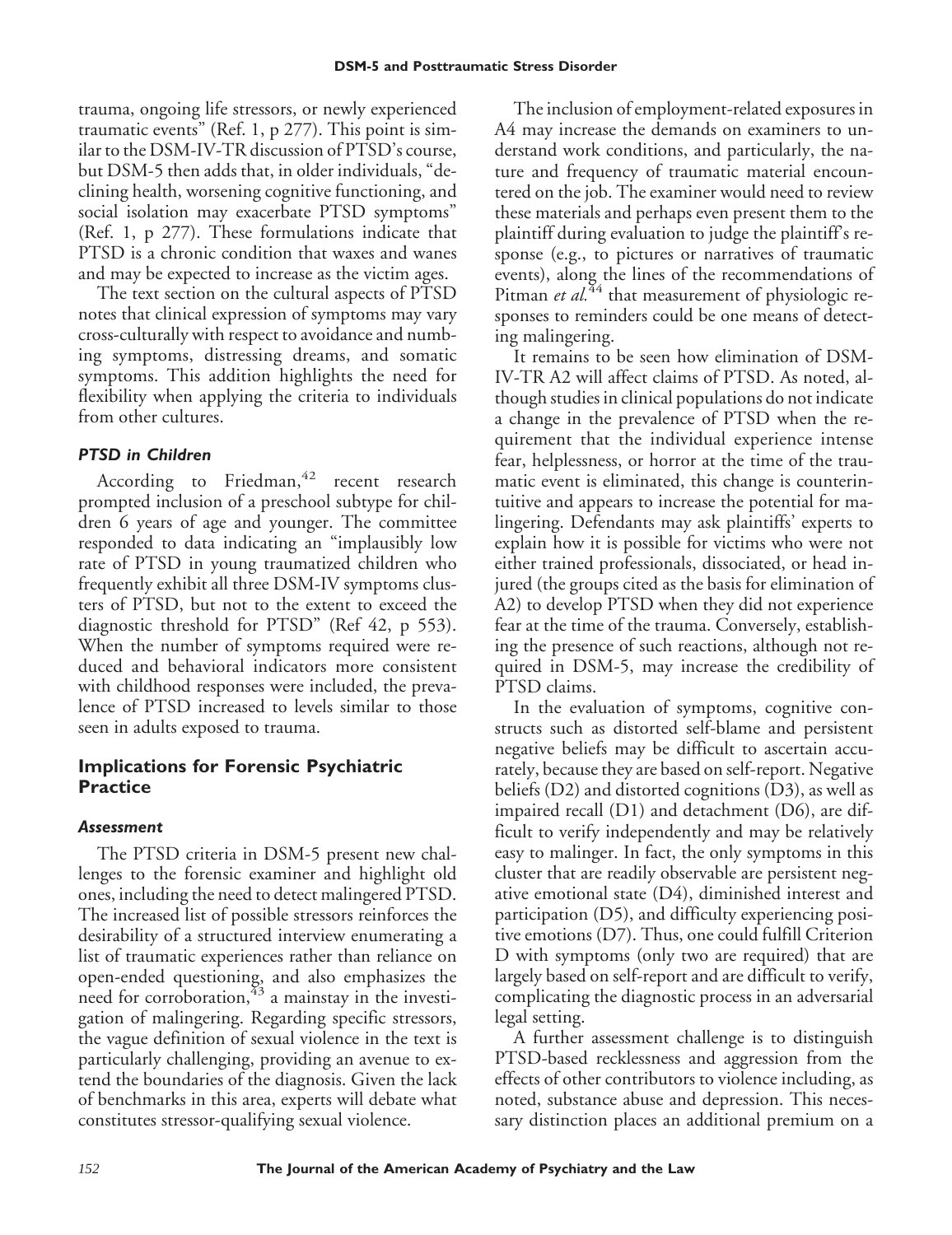thorough evaluation in which multiple sources of observation of the individual are considered,  $45$  to parse out the role of PTSD compared with other factors.

Several of the PTSD instruments in current use, such as the Clinician Administered PTSD Scale, have been revised or are under revision by the National Center for PTSD to reflect the changes in DSM-5,<sup>46</sup> but none of the instruments is designed to detect whether the individual is endorsing symptoms that are not present. Instruments that elucidate personality and psychological make-up, and shed light on malingering, such as the Minnesota Multiphasic Personality Inventory (MMPI-2), $47$  may facilitate assessment of the individual's tendency to magnify distress and/or overendorse symptoms.

In presentations that do not meet the full criteria for PTSD, an ASD/PTSD subtype for AD would have created another avenue for introducing the label of PTSD, particularly in cases where the stressor is a nontraumatic event, such as verbal abuse from a superior, financial difficulties, or job loss, but this proposal was rejected by the DSM-5 Work Group. As it stands now, the text specifies that diagnoses of adjustment disorder or other and unspecified traumaand stressor-related disorder should be applied when full criteria are not met (i.e., when there are insufficient symptoms or symptoms without a qualifying stressor). This approach will permit plaintiffs to include the term trauma when describing potential damages. The text discussion of subthreshold presentations with resultant clinical impairment also increases the risk of introducing the PTSD label, even when full criteria are lacking, particularly because DSM-5 does not define the boundaries of subthreshold. Any presentation of a subthreshold argument would require a careful investigation of the extent of impairment in addition to enumeration of symptoms.

## *PTSD and Criminal Law*

PTSD has been offered as a basis in criminal defenses including insanity, unconsciousness, self-defense, and diminished capacity, as well as in sentence mitigation proceedings,  $48$  although, in one study, PTSD was advanced as the basis for an insanity defense in only 0.3 percent of all insanity pleas. $49$  The expanded criteria as well as the newly added symptoms in the DSM-5 are likely to increase the use of PTSD diagnoses by defendants in both the guilt and sentencing phases. As summarized by Berger *et al.*, 48 the successful use of PTSD in an insanity defense has been predicated on a demonstration of the presence of dissociative phenomena, primarily flashbacks, that transiently cause defendants to misperceive their circumstances and act as would be reasonable in the context of the flashback. This approach would be applicable in a jurisdiction using the *M'Naughten* standard. In jurisdictions applying an American Law Institute (ALI) standard, the argument would shift to the impact of PTSD on volition, and specifically, whether the instant offense was a spontaneous, unpremeditated reenactment of the prior trauma.<sup>50</sup>

Although the success of these approaches has been mixed, defendants may believe that the new emphasis on dissociation will strengthen their presentation, but the dissociative subtype alone, with its symptoms of derealization and depersonalization, does not necessarily equate to a loss of reality testing. Similarly, although the text discussion of extended flashbacks may be a more successful path to establishing a break with reality during a flashback, with consequent inability to understand the nature and quality or the wrongfulness of one's actions, difficulty corroborating the presence, timing, and magnitude of flashbacks will continue to complicate the successful use of PTSD in establishing an insanity defense. Creating further complexity, it may be difficult to determine whether dissociative phenomena preceded violent actions or developed as a consequence of disturbing aspects of the violence itself.<sup>51</sup>

PTSD has also been used to support an unconsciousness or automatism *actus reus* defense,<sup>48,52</sup> although it is more commonly used to negate *mens rea*. The highlighting of "complete loss of awareness of present surroundings" in B3 lends support to an unconsciousness defense, although the actual experience may be difficult to discern reliably and even more difficult to demonstrate convincingly. Black's Law Dictionary, Ninth Edition,<sup>53</sup> defines automatism as an "action or conduct occurring without will, purpose, or reasoned intention, such as sleepwalking; behavior carried out in a state of unconsciousness or mental dissociation without full awareness" (Ref. 53, p 154). DSM-5 B3 is congruent with this definition. The text adds that during a flashback the "individual behaves as if the [past traumatic] event were occurring at that moment" (Ref. 1, p 275) (i.e., without full awareness of the current situation). Recent neu-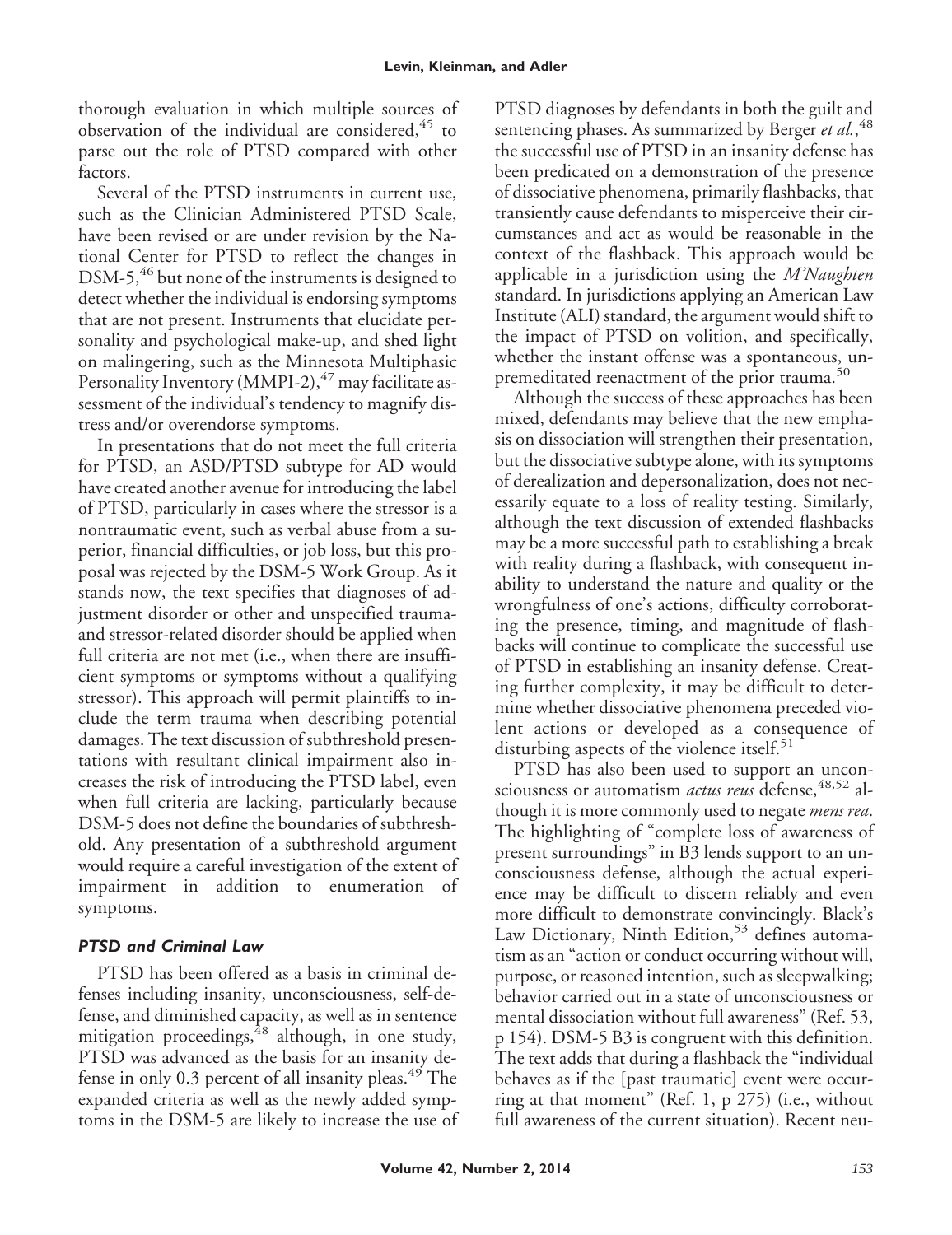robiological research may be enlisted to explain the lack of awareness in PTSD-based automatic behavior. Specifically, Hamilton<sup>52</sup> suggests that invoking the construct of stress-induced fear circuitry could provide a compelling argument in an unconsciousness defense. These circuits are believed to be responsible for rapid responses to perceived danger before rational and conscious appraisal of the situation.

Hyperarousal symptoms of recklessness and aggression might be conceptualized as automatic behavior, but are rarely the sole basis for particular conduct, especially complex or multistep conduct. These symptoms, however, may be relevant to diminished capacity and mitigation dimensions in criminal proceedings.<sup>54</sup> Defendants may argue that aggressive behavior is the result of PTSD-related recklessness and aggression rather than the product of fully formed intent. Courts are increasingly recognizing these considerations in criminal proceedings involving veterans,<sup>55</sup> leading to leniency in sentencing.<sup>54</sup> Donley *et al.*<sup>32</sup> recently demonstrated in a low-income, urban population that exposure to trauma and civilian PTSD confer increased risk of involvement in the criminal justice system and, specifically, charges for violent offenses. Defendants might use this association together with DSM-5 criteria when seeking mitigation.

Similar considerations arise around recklessness, a dimension that bears on both criminal and civil litigation. For instance, the recklessness dimension of PTSD could be invoked to explain nonviolent conduct such as reckless driving. Experts will be tasked with separating the primacy of PTSD as a cause for reckless behavior from, for example, substance abuse, attention deficit disorder, or antisocial personality. In such cases, defendants with substance abuse and PTSD are likely to enlist this criterion to minimize the role of substance abuse in facilitating their aggressive behavior.

The more explicit text discussion of heightened sensitivity to potential threats may strengthen arguments that defendants had a reasonable belief (from their perspectives) of imminent harm. This argument has already been used in cases in which battered women assaulted or killed abusive mates who were not immediately threatening.<sup>48</sup> The combination of a heightened perception of threat and symptoms of aggression in a defendant with PTSD may also provide a compelling argument for diminished capacity.

Finally, the highlighted emphasis in DSM-5 on memory and dissociation may affect the credibility of witnesses in both criminal and civil proceedings. In light of the failure-of-proof argument raised at the Hague War Crimes Tribunal, in which the defendant asserted that a witness's memory of atrocities was inaccurate owing to the impact of traumatic experiences, Sparr and Pitman<sup>56</sup> opined that courts may preclude testimony from a victim or witness who has PTSD. Although it is more likely that courts will admit the testimony, the presence of PTSD, particularly the dissociative subtype, could serve to undermine a witness's credibility.

## *Correctional Psychiatry and Asylum Seekers*

Several studies document increased prevalence of PTSD in jail and prison populations compared with the general population. Lifetime rates of PTSD in female jail detainees range from 33.5 to 48.2 percent,57,58 considerably higher than the 10.4 percent rate reported in a community sample, according to DSM III-R criteria.<sup>59</sup> Trestman *et al.*<sup>60</sup> reported that 20 percent of males and 41.8 percent of females screened at jail intake met criteria for DSM-IV PTSD. In a study of convicted female prisoners, Warren *et al.*<sup>61</sup> reported that, in addition to high rates of violence (73.6%) and sexual (60.7%) victimization, 93.5 percent of these women reported witnessing harm to others. All these studies emphasize the need to include screening for PTSD in correctional settings. Although it is unclear whether the DSM-5 criteria will alter the prevalence of PTSD among detainees and prisoners, increased training of correctional mental health staff is needed in the recognition, and more important, the treatment of PTSD. Improved recognition and treatment of PTSD with particular attention to diminishing hyperarousal symptoms may diminish assaultive behavior that is disruptive in the correctional environment.

In the evaluation of asylum seekers, some of whom are detained, the text explanation of cultural factors may be of particular assistance in the determination and description of PTSD, because it provides for flexibility in applying the criteria to individuals from other cultures. Presentation of this discussion in DSM-5 may assist fact finders who often have difficulty in recognizing the effects of trauma on individuals from other cultures because of their atypical presentations.<sup>62,63</sup>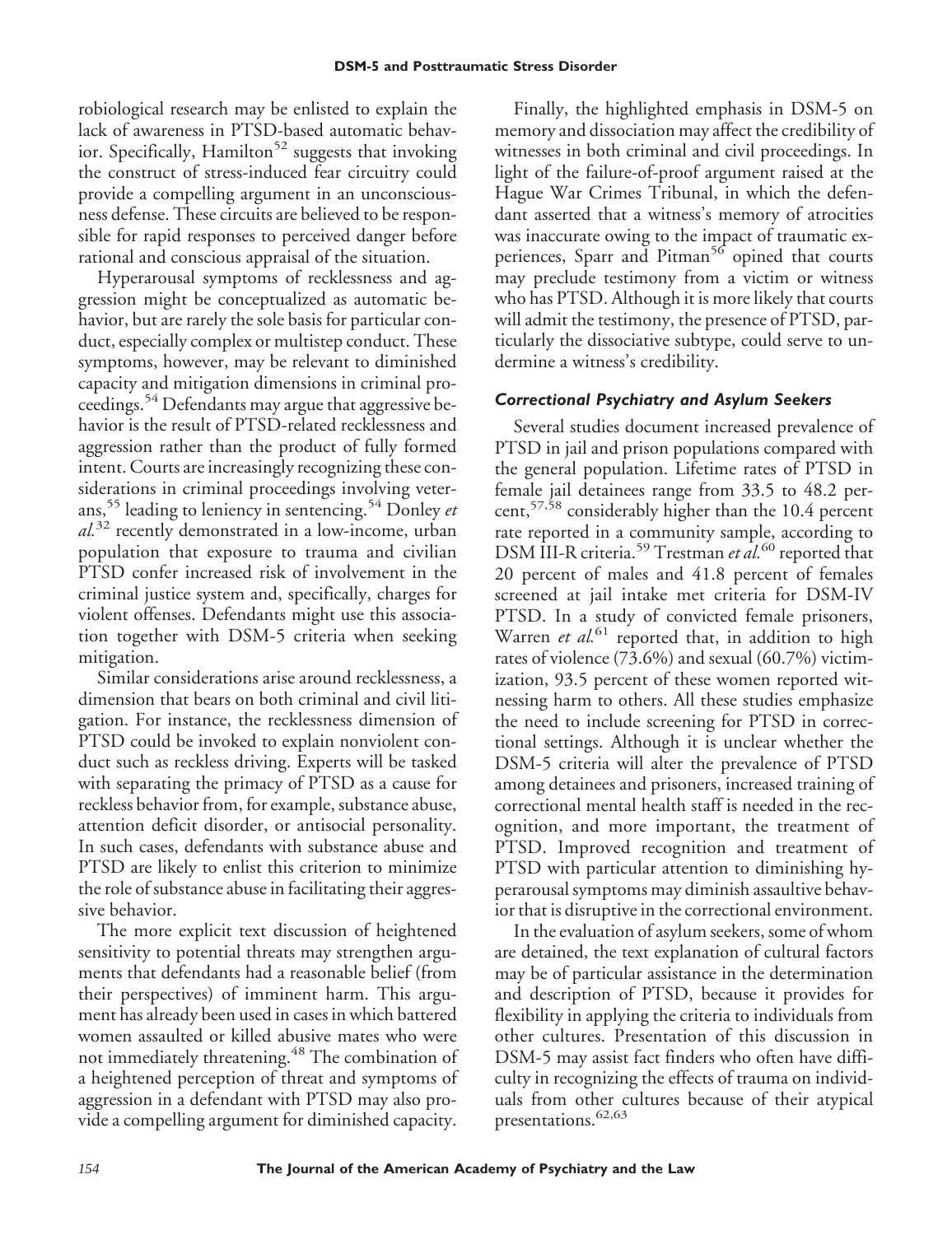# **Civil Considerations**

## *Emotional Distress Damage Litigation*

PTSD claims for emotional distress invariably turn on defining the stressor to be traumatic. The revisions in Criterion A along with the accompanying text discussion represent an expansion of the realm of traumatic stressors. Previously, in sexual harassment matters, for example, a hostile work environment characterized by sexually offensive comments without direct threat or physical contact would not qualify as a PTSD-level trauma, and plaintiffs would need to use the less viscerally powerful diagnosis of adjustment disorder. The addition in DSM-5 of the vague term noncontact sexual abuse arguably elevates that environment as well as behaviors such as fondling or exhibitionism to qualifying trauma, permitting plaintiffs to label their symptoms as PTSD. Experts taking this position might then be called on to explain how noncontact sexual abuse is a traumatic stressor equivalent to the kidnapping or torture examples described in the text. In sum, notwithstanding that the authors' stated desire was to avoid widespread and frivolous use of the PTSD diagnosis, the vague term noncontact sexual abuse may have the opposite effect.

Regarding the assessment of damages caused by PTSD, beyond symptoms of numbing, negative mood, and loss of pleasure, plaintiffs could claim that reckless or aggressive behavior resulted from PTSD and then attempt to hold the defendant liable for their subsequent actions (e.g., a car accident or aggressive behavior). In cases involving domestic violence or incest, the creation of a separate section specifying criteria for PTSD in children six years of age or younger may facilitate diagnosis of PTSD in those actions.

Enshrining PTSD in a category of trauma- and stressor-related disorders may strengthen the perception of direct causation, despite evidence that predisposing factors and posttrauma experiences often play an important role in the development of  $PTSD.<sup>10</sup>$ 

On the other hand, the expanded text discussion of the role of pre-, peri-, and posttraumatic factors in the development of PTSD could be used by defendants to weaken the causal but-for link between the trauma and resultant symptoms. Specifically, the defendant might argue that posttrauma factors (e.g., job loss after the traumatic experience) were factors,

in addition to the trauma itself, in the development of PTSD, particularly in light of the literature indicating that posttrauma factors can play a critical role in determining who will develop PTSD.<sup>10</sup>

# *Employment Litigation*

DSM-5 is the first edition of the Manual to identify vocational responsibilities explicitly as potential qualifying traumatic experiences that could precipitate PTSD. The examples given in the criteria and the text (police, firefighters, first responders, and emergency medical personnel) are intuitively obvious to a lay fact finder, but other groups such as mental health professionals, social service workers, and legal personnel routinely encounter lurid details of traumatic events. All of these secondary victims of trauma could make claims of on-the-job injury that fall into the mental-mental injury category (i.e., a mental stressor precipitating psychological symptoms) recognized under workers' compensation legislation.<sup>64</sup>

Compensation for mental-mental claims has been limited in some states to sudden, unexpected exposure,  $64$  but A4 will provide support for regarding ongoing exposures on the job as qualifying injuries. Experts may be called on to evaluate whether these exposures actually fulfill the A4 criterion of "extreme exposure to aversive details of the traumatic event," perhaps requiring that they opine how a reasonable person would respond to the material.

In addition to use of the PTSD diagnosis in these settings to support compensation claims, new concerns regarding disability accommodations may emerge. Would the worker who develops PTSD due to job-related exposure to traumatic material be entitled to an accommodation under the Americans with Disabilities Act of 1990  $(ADA)^{65}$  shielding him from that material? If so, determination of the permissible frequency and extent of exposure, as well as what materials are not traumatic, may be complex and controversial. On the other hand, if contact with traumatic material is an essential feature of the job, the employer may not be required to make an accommodation.

# *Disability*

PTSD has formed the basis for disability claims under Social Security, private insurance, and veterans compensation. Although the changes in Criterion A may increase claims, particularly stemming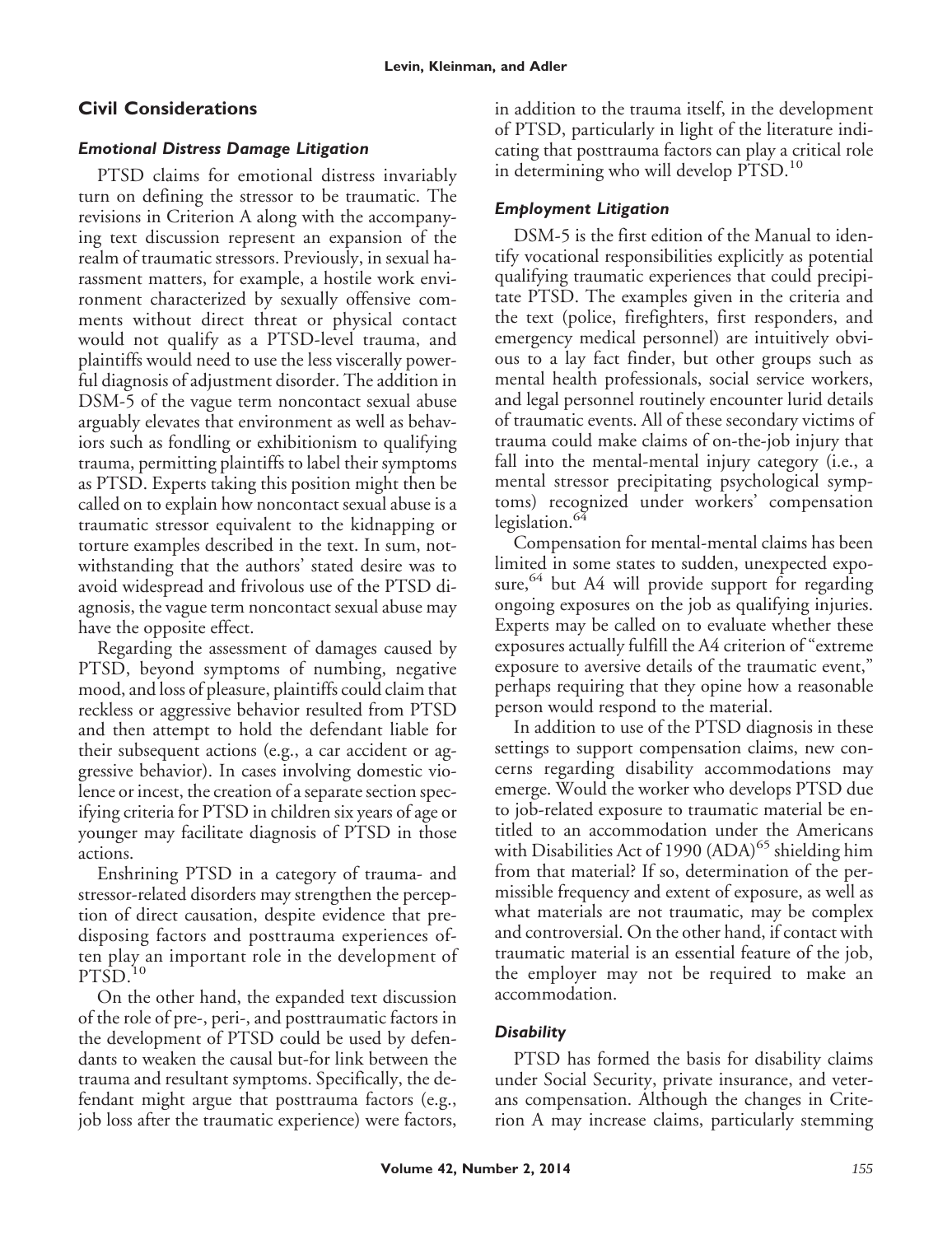from A4, claimants applying for Social Security Disability Insurance benefits must still establish that they are unable to engage in "any substantial gainful activity" (Ref. 64, p 166). This high bar requires documentation of function beyond the diagnosis itself. Individuals who are no longer able to work with traumatic material are likely to be capable (following recovery) of engaging in a range of alternative employment and thus would not qualify.

In private plans where disability may be job specific, a PTSD claim based on an A4 stressor could, in fact, qualify for disability (e.g., a surgeon who has developed PTSD due to repeated exposure to horrific injuries and can no longer tolerate the sight of blood). In light of this new definition connecting PTSD to work exposure, employers may need to attend more carefully to the impact of traumatic material on employees to safeguard their well-being, promote effective functioning, and avoid potential employment actions.

The inclusion of physical aggression as a diagnostic element of PTSD could affect an employer's handling of an aggressive worker. Employers are permitted under the ADA to end the employment of those with disorders that otherwise would require accommodation if the individual poses a significant risk of committing acts of workplace violence.<sup>64</sup> However, if individuals could demonstrate that their risk of acting violently arose from PTSD, they would be able to request accommodations that will diminish potential triggers of aggression. This approach may provide sufficient legal justification to maintain employment. Conversely, from a risk-management perspective, employers may more readily request a violence risk assessment of employees with PTSD.

PTSD is the most common psychiatric condition for which veterans seek compensation.<sup>56</sup> Several of the changes in the criteria may affect PTSD claims. First, learning of the violent or accidental death of a close friend (A3) could support a claim of PTSD triggered by the death of a buddy in combat. The Department of Veterans Affairs may be forced to exclude A3-related PTSD or risk a significant increase in claims. Second, military personnel are likely to have repeated or extreme exposure to aversive details of traumatic event(s) (A4). The handling of remains is already a recognized stressor in the military,<sup>56</sup> but A4 opens the door for consideration of repeated exposure to gruesome details of combat experienced by noncombat personnel, such as medical staff and social service workers. Finally, Frierson<sup>50</sup> noted that recent changes instituted by the Department of Veterans Affairs specify that veterans need only show that they served in a combat zone and had a job consistent with conditions related to PTSD, even if not in direct contact with the enemy. This policy extends the definition of a PTSD-qualifying exposure beyond the DSM-5 criteria, opening the door for PTSD claims in a wider range of military related litigations beyond simple disability, (e.g., criminal responsibility).

With the introduction of delayed PTSD in DSM-III, the then Veterans Administration waived the requirement that service-related psychiatric conditions develop within one year after military service, causing a sharp increase in claims.<sup>56</sup> The DSM-5 discussion of delayed onset may decrease such claims because the text emphasizes that "some symptoms typically appear immediately and that the delay is in meeting full criteria" (Ref 1, p 276). This addition does not fully close the door on the assignment of the PTSD diagnosis when there is no evidence of subthreshold symptoms for months or perhaps years before the development of the full symptom picture.

Similarly, the text formulations that PTSD symptoms fluctuate and may increase with age indicate that an individual with PTSD, even in symptom remission, will always be vulnerable to a recurrence. Veterans may place new claims when they relapse after an extended period of recovery. In the civil arena, plaintiffs could seek to toll the statute claiming that the past trauma created a vulnerability to symptoms years after the event. Finally, the addition of the dissociative subtype in DSM-5 may also affect disability claims, because identification of this subtype would indicate a worse prognosis.

# **Conclusion**

Although it is not possible to predict precisely how courts and attorneys will respond to the new PTSD criteria in DSM-5, we anticipate an increase in claims due to expansion in the definition of qualifying events, new efforts to diminish criminal responsibility derived from the inclusion of new symptoms, and effects on disability and employer accommodations. In the courtroom, the impact of the revised criteria will depend on the interaction between the expert's ability to incorporate and explain these changes credibly and the fact finder's willingness to accept them. Because concepts of trauma and PTSD have become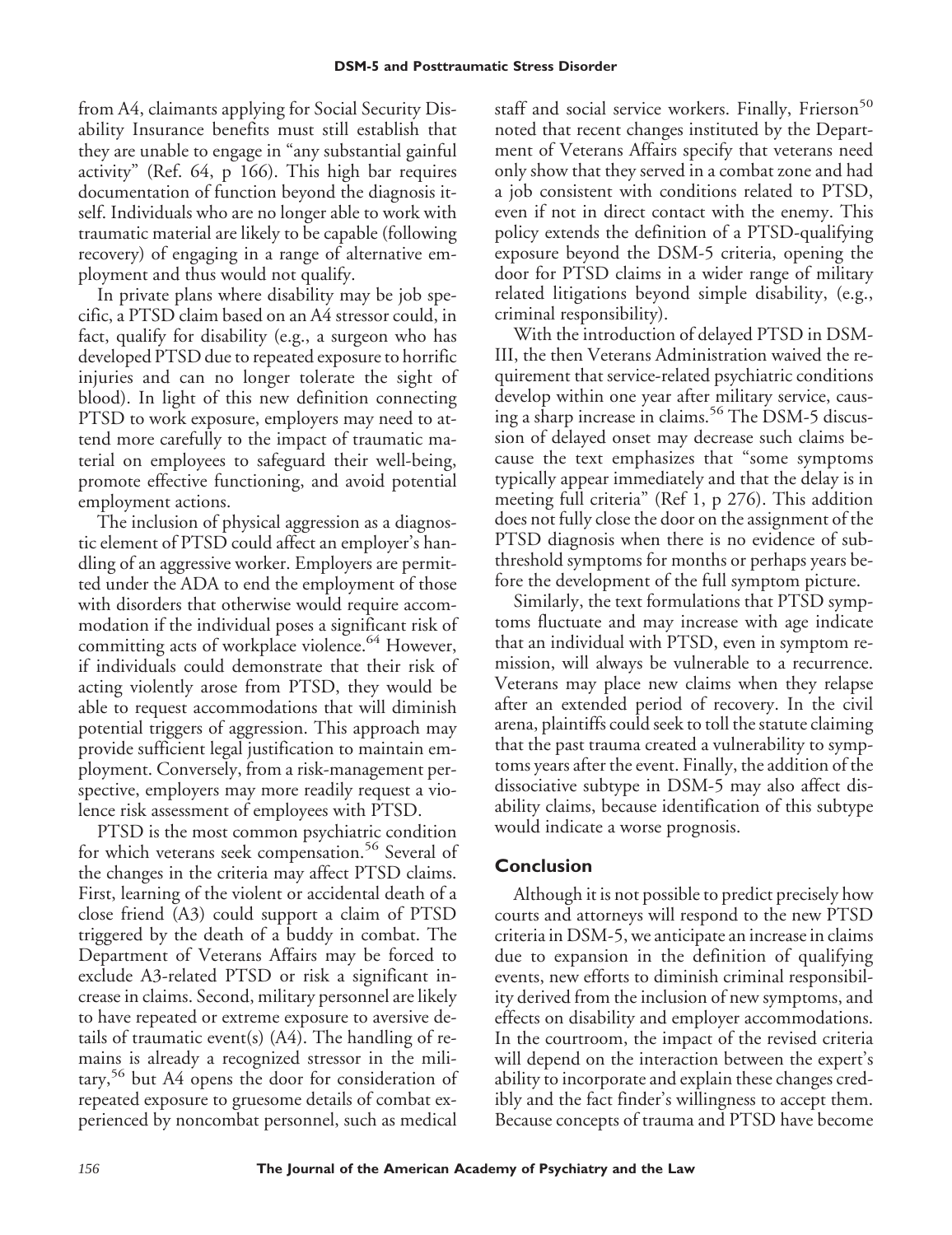widely accepted and understood in the wake of 9/11 and the well-publicized return of veterans with PTSD, fact finders are likely to be more sympathetic and accepting of PTSD claims in the courtroom. This combination of broader criteria and increased public acceptance may affect our legal system for years to come.

#### **Acknowledgments**

The authors thank Dr. Liza Gold for editorial input. Additional thanks to Roger J. Schwarz, JD, for assistance with legal research and Linda Moot for assistance in manuscript preparation.

#### **References**

- 1. American Psychiatric Association: Diagnostic and Statistical Manual of Mental Disorders, Fifth Edition. Alexandria, VA: American Psychiatric Association, 2013
- 2. Stone AA: Posttraumatic stress disorder and the law: critical review of the new frontier. Bull Am Acad Psychiatry Law 21:23–36, 1993
- 3. American Psychiatric Association: Diagnostic and Statistical Manual of Mental Disorders, Third Edition. Washington, DC: American Psychiatric Association, 1980
- 4. American Psychiatric Association: Diagnostic and Statistical Manual of Mental Disorders, Fourth Edition. Washington DC: American Psychiatric Association, 1994
- 5. Friedman MJ, Resick PA, Bryant RA,*et al*: Considering PTSD for DSM-5. Depress Anxiety 28:750 – 69, 2011
- 6. American Psychiatric Association: Diagnostic and Statistical Manual of Mental Disorders, Fourth Edition, Text Revision. Washington DC: American Psychiatric Association, 2000
- 7. Zoellner LA, Rothbaum BO, Feeny NC: PTSD not an anxiety disorder?—DSM committee proposal turns back the hands of time. Depress Anxiety 28:853– 6, 2011
- 8. Resick PA, Monson CM, Gutner C: Psychosocial treatments for PTSD, in Handbook of PTSD. Edited by Friedman MJ, Keane TM, Resick PA. New York: Guilford Press, 2007, pp 330 –58
- 9. Bryant RA, O'Donnell ML, Creamer M, *et al*: The psychiatric sequelae of traumatic injury. Am J Psychiatry 167:312–20, 2010
- 10. Vogt DS, King DW, Ling LA: Risk pathways for PTSD: making sense of the literature, in Handbook of PTSD. Edited by Friedman MJ, Keane TM, Resick PA. New York: Guilford Press, 2007, pp 99 –115
- 11. Friedman MJ, Resick PA, Bryant RA, *et al*: Classification of trauma and stress-related disorders in DSM-5. Depress Anxiety 28:737– 49, 2011
- 12. World Health Organization: The ICD-10 Classification of Mental and Behavioural Disorders: Diagnostic Criteria for Research. World Health Organization 1993
- 13. Anders SL, Patricia A, Frazier PA, *et al*: Variations in Criterion A and PTSD rates in a community sample of women. J Anxiety Disord 25:176 – 84, 2011
- 14. McNally RJ: Can we fix PTSD in DSM-V? Depress Anxiety 26:597– 600, 2009
- 15. Breslau N, Kessler RC: The stressor criterion in DSM-IV posttraumatic stress disorder: an empirical investigation. Biol Psychiatry 50:699 –704, 2001
- 16. Ameringen MV, Mancini C, Patterson B: The impact of changing diagnostic criteria in posttraumatic stress disorder in a Canadian epidemiologic sample. J Clin Psychiatry 72:1034 – 41, 2011
- 17. Calhoun PS, Hertzberg JS, Kirby AC, *et al*: The effect of draft DSM-V criteria on posttraumatic stress disorder prevalence. Depress Anxiety 29:1032– 42, 2012
- 18. Stamm BH: Secondary Traumatic Stress, Self-Care Issues for Clinicians, Researchers and Educators (ed 2). Lutherville, MD: Sidran Press, 1999
- 19. Levin AP, Albert L, Besser A, *et al*: Secondary traumatic stress in attorneys and their administrative support staff working with trauma-exposed clients. J Nerv Ment Dis 199:946 –55, 2011
- 20. Gomme IM, Hall MP: Prosecutors at work: role overload and strain. J Crim Just 15:191–200, 1995
- 21. Jaffe PG, Crooks CV, Dunford-Jackson BL, *et al*: Vicarious trauma in judges: the personal challenge of dispensing justice. Juv Fam Ct J 54:1–9, 2003
- 22. Figley CR: Compassion fatigue as secondary traumatic stress disorder: an overview, in Compassion Fatigue: Coping with Secondary Traumatic Stress Disorder in Those Who Treat the Traumatized. Edited by Figley CR. Levittown, PA: Brunner/Mazel, 1995, pp 1–20
- 23. Pearlman LA, Mac Ian PS: Vicarious traumatization: an empirical study of the effects of trauma work on trauma therapists. Prof Psychol Res Pract 26:558 – 65, 1995
- 24. Pereda N, Forero CG: Contribution of criterion A2 to PTSD screening in the presence of traumatic events. J Trauma Stress 25:587–91, 2012
- 25. Resnick PJ: Guidelines for the evaluation of malingering in PTSD, in Posttraumatic Stress Disorder in Litigation. Edited by Simon RI. Washington DC: American Psychiatric Publishing, 2003, pp 187–205
- 26. Maestas KL, Benge JF, Pastorek NJ, *et al*: Factor structure of posttraumatic stress disorder symptoms in OEF/OIF veterans presenting to a polytrauma clinic. Rehab Psychol 56:366 –73, 2011
- 27. Elhai JD, Ford JD, Ruggiero KJ, *et al*: Diagnostic alterations for posttraumatic stress disorder and major depressive disorder: examining data from the National Comorbidity Survey Replication and National Survey of Adolescents. Psychol Med 39:1957– 66, 2009
- 28. Pat-Horenczyk P, Peled O, Miron T, *et al*: Risk-taking behaviors among Israeli adolescents exposed to recurrent terrorism. Am J Psychiatry 164:66 –72, 2007
- 29. Lapham SC, C'De Baca J, McMillan GP, *et al*: Psychiatric disorders in a sample of repeat impaired-driving offenders. J Stud Alcohol 67:707–13, 2006
- 30. Green BL, Krupnick JL, Stockton P, *et al*: Effects of adolescent trauma exposure on risky behavior in college women. Psychiatry 68:363–78, 2005
- 31. Jakupcak M, Conybeare D, Phelps L, *et al*: Anger, hostility, and aggression among Iraq and Afghanistan war veterans reporting PTSD and subthreshold PTSD. J Trauma Stress 20:945–54, 2007
- 32. Donley S, Habib L, Jovanovic T, *et al*: Civilian PTSD symptoms and risk for involvement in the criminal justice system. J Am Acad Psychiatry Law 40:522–9, 2012
- 33. Koffel E, Polusny MA, Arbisi PA, *et al*: A preliminary investigation of the new and revised symptoms of posttraumatic stress disorders in DSM-5. Depress Anxiety 29:731– 8, 2012
- 34. Kilpatrick DG, Resnick HS, Milanak ME, *et al*: National estimates of exposure to traumatic events and PTSD prevalence using DMS-IV and DSM-5 criteria. J Traumatic Stress 26:537-47, 2013
- 35. Dalenberg C, Carlson EB: Dissociation in posttraumatic stress disorder part II: how theoretical models fit the empirical evidence and recommendations for modifying the diagnostic criteria for PTSD. Psychol Trauma 4:551–9, 2012